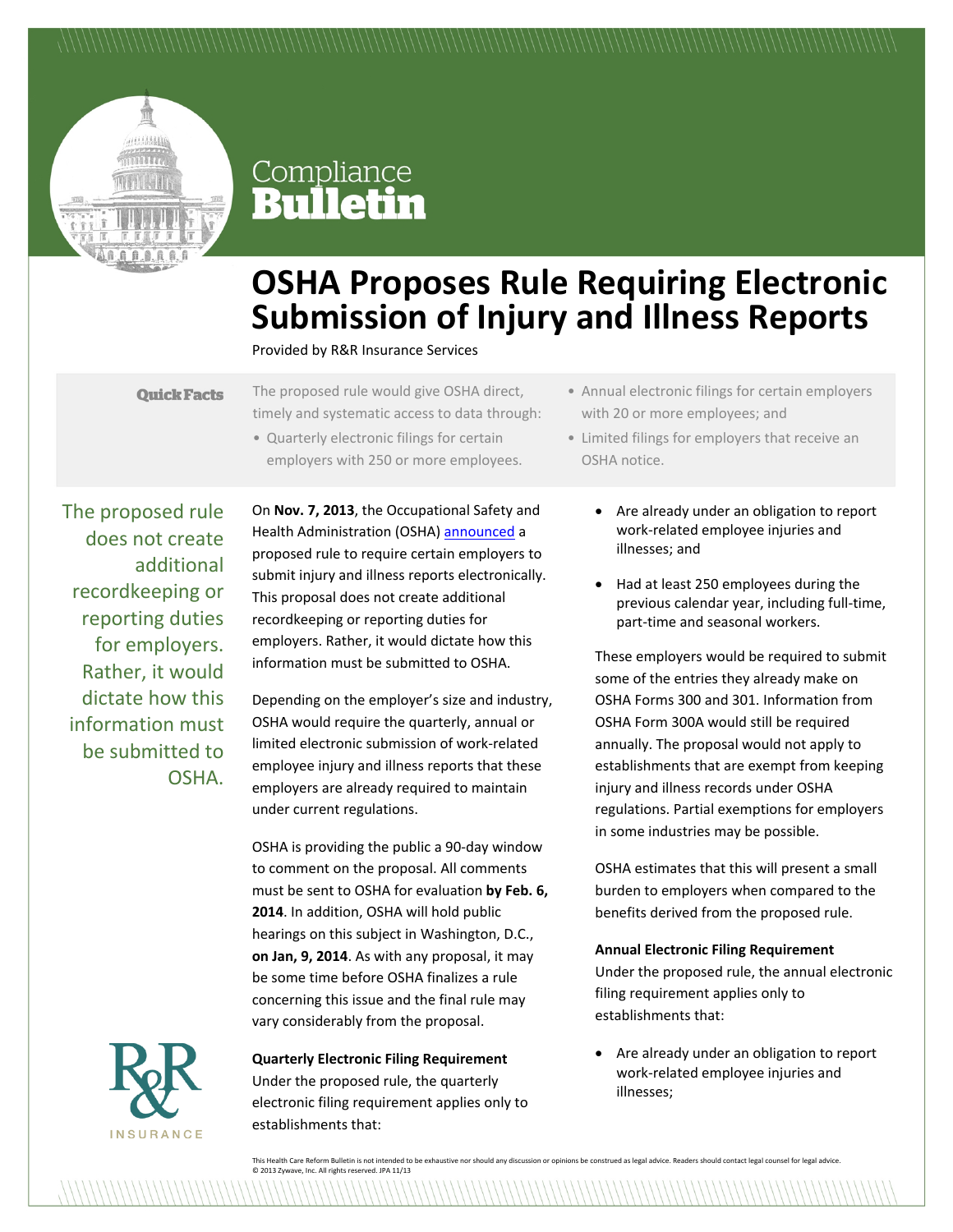- Belong to an identified high-risk industry; and
- Had at least 20 employees during the previous year.

These employers would be required to submit information from their annual summary (OSHA Form 300A). This requirement would replace the current requirement to fill out and send the annual survey.

OSHA opted to propose an annual instead of a quarterly requirement for these establishments to avoid placing an unnecessary additional burden on them, because some may not have on-site Internet access.

The list of identified, high-risk industries is compiled by using the data reported by all reporting establishments. Currently, the list of identified, high-risk industries includes industries where, on average, employers experienced two or more serious injuries or illnesses per every 100 full-time employees (DART rate in BLS SOII), excluding four selected transit industries where local government is a major employer.

The data used was from the 2009 report, but OSHA expects to update this information by the time of the final rulemaking if more current information is available. Below is the list of affected industries based on the 2009 information.

| <b>NAICS</b> | <b>Industry</b>                                         | <b>NAICS</b> | Industry                                                                                  |
|--------------|---------------------------------------------------------|--------------|-------------------------------------------------------------------------------------------|
| 11           | Agriculture, Forestry, Fishing & Hunting                | 4921         | Couriers                                                                                  |
| 22           | <b>Utilities</b>                                        | 4922         | Local Messengers and Local Delivery                                                       |
| 23           | Construction                                            | 4931         | Warehousing and Storage                                                                   |
| $31 - 33$    | Manufacturing                                           | 5152         | Cable and Other Subscription<br>Programming                                               |
| 42           | <b>Wholesale Trade</b>                                  | 5311         | Lessors of Real Estate                                                                    |
| 4413         | Automotive Parts, Accessories and Tire<br><b>Stores</b> | 5321         | Automotive Equipment Rental and<br>Leasing                                                |
| 4421         | <b>Furniture Stores</b>                                 | 5322         | <b>Consumer Goods Rental</b>                                                              |
| 4422         | Home Furnishings Stores                                 | 5323         | <b>General Rental Centers</b>                                                             |
| 4441         | <b>Building Material and Supplies Dealers</b>           | 5617         | Services to Buildings and Dwellings                                                       |
| 4442         | Lawn and Garden Equipment and<br><b>Supplies Stores</b> | 5621         | <b>Waste Collection</b>                                                                   |
| 4451         | <b>Grocery Stores</b>                                   | 5622         | Waste Treatment and Disposal                                                              |
| 4521         | <b>Department Stores</b>                                | 5629         | Remediation and Other Waste<br><b>Management Services</b>                                 |
| 4529         | <b>Other General Merchandise Stores</b>                 | 6216         | Home Health Care Services                                                                 |
| 4533         | <b>Used Merchandise Stores</b>                          | 6221         | <b>General Medical and Surgical</b><br>Hospitals                                          |
| 4543         | <b>Direct Selling Establishments</b>                    | 6222         | Psychiatric and Substance Abuse<br>Hospitals                                              |
| 4811         | Scheduled Air Transportation                            | 6223         | Specialty (except Psychiatric and<br>Substance Abuse) Hospitals                           |
| 4832         | <b>Inland Water Transportation</b>                      | 6231         | <b>Nursing Care Facilities</b>                                                            |
| 4841         | <b>General Freight Trucking</b>                         | 6232         | Residential Mental Retardation,<br>Mental Health and Substance Abuse<br><b>Facilities</b> |
| 4842         | <b>Specialized Freight Trucking</b>                     | 6233         | Community Care Facilities for the<br>Elderly                                              |

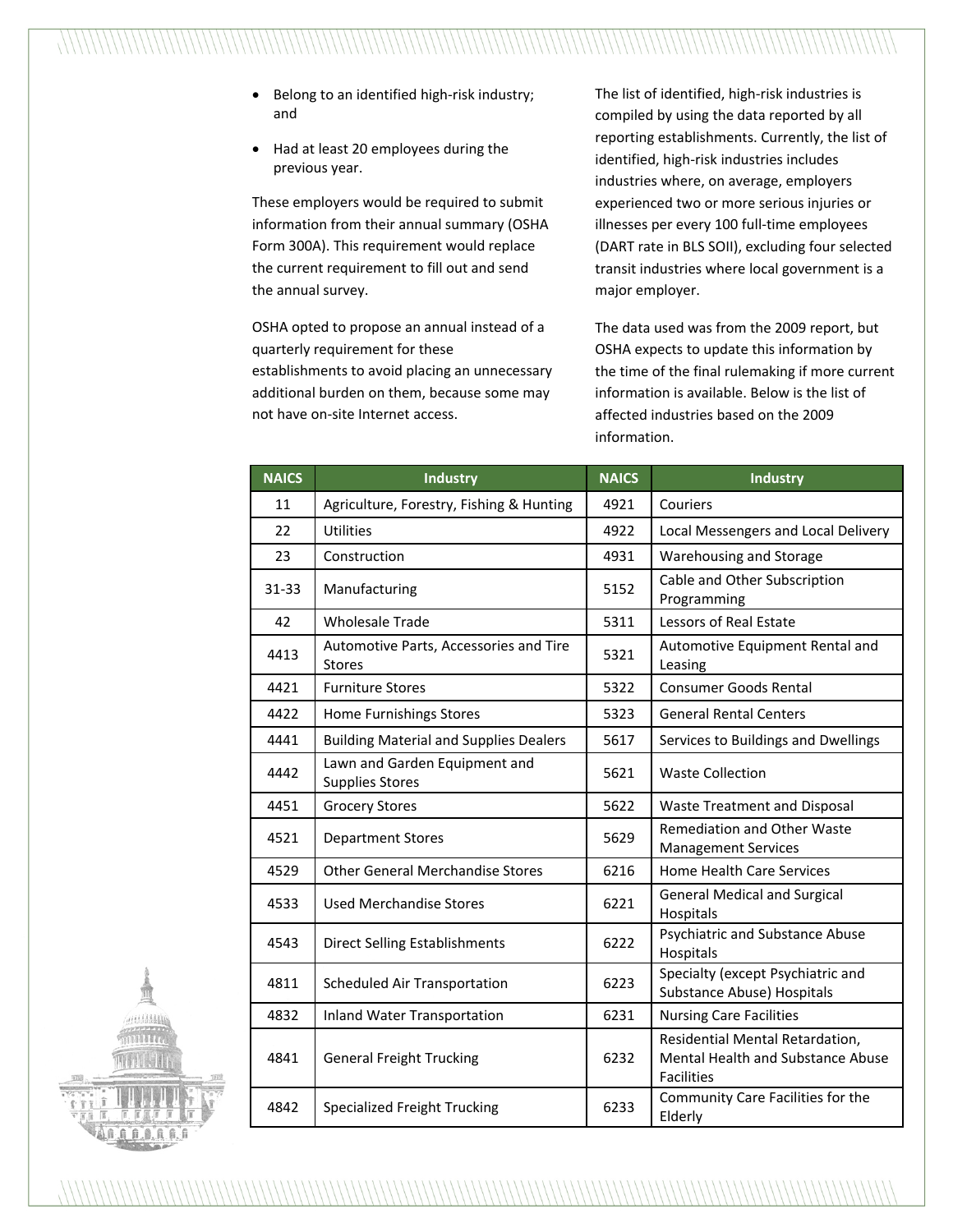| 4855         | Charter Bus Industry                            | 6239         | <b>Other Residential Care Facilities</b>                                                                                     |
|--------------|-------------------------------------------------|--------------|------------------------------------------------------------------------------------------------------------------------------|
| <b>NAICS</b> | <b>Industry</b>                                 | <b>NAICS</b> | <b>Industry</b>                                                                                                              |
| 4871         | Scenic and Sightseeing Transportation,<br>Land  | 6243         | <b>Vocational Rehabilitation Services</b>                                                                                    |
| 4872         | Scenic and Sightseeing Transportation,<br>Water | 7112         | <b>Spectator Sports</b>                                                                                                      |
| 4881         | Support Activities for Air Transportation       | 7131         | <b>Amusement Parks and Arcades</b>                                                                                           |
| 4882         | Support Activities for Rail<br>Transportation   | 7132         | <b>Gambling Industries</b>                                                                                                   |
| 4883         | Support Activities for Water<br>Transportation  | 7211         | <b>Traveler Accommodation</b>                                                                                                |
| 4884         | Support Activities for Road<br>Transportation   | 8113         | <b>Commercial and Industrial</b><br>Machinery and Equipment (except)<br>Automotive and Electronic) Repair<br>and Maintenance |
| 4889         | Other Support Activities for<br>Transportation  | 8123         | Dry Cleaning and Laundry Services                                                                                            |

### **Limited Electronic Filing Requirement**

Under the proposed rule, OSHA may require certain employers to electronically submit specific information from their existing workrelated employee injury and illness records from time to time.

These requests will be limited to certain employers in certain industries and will require specific information for a limited period. Employers will be expected to comply with these requests only during the interval or period specified in the notice.

OSHA will notify affected employers of their obligation by mail, through a publication in the Federal Register, a notification in OSHA's newsletter and an announcement on OSHA's website.

OSHA expects to collect this information to:

- Identify emerging hazards;
- Characterize specific areas of concern; or
- Target inspection and outreach initiatives under OSHA's emphasis program.

#### **Secure Website**

As part of this proposed rulemaking, OSHA is planning to create and maintain a secure website for the collection of employee injury and illness report data. According to OSHA, the website would allow for direct data entry and the submission of batch file uploads.

OSHA is accepting public comments and recommendations on the design of the system to make sure it addresses issues of efficiency and confidentiality.

#### **Implementation Costs**

OSHA believes that the benefits of this proposal outweigh the costs of its implementation. Currently, OSHA estimates that the new rule will result in \$11.9 million in expenses each year with an average cost of:

- \$183 per year for affected establishments with 250 or more employees; and
- \$9 per year for affected establishments with 20 or more employees in designated industries.

#### **Benefits of the Proposed Rule**

OSHA believes that having direct, timely and systematic access to useful, accessible and establishment-specific data will enable it to better identify, target, remove and abate workplace safety and health hazards.

The following are a number of the benefits that may result from implementing the proposed rule.